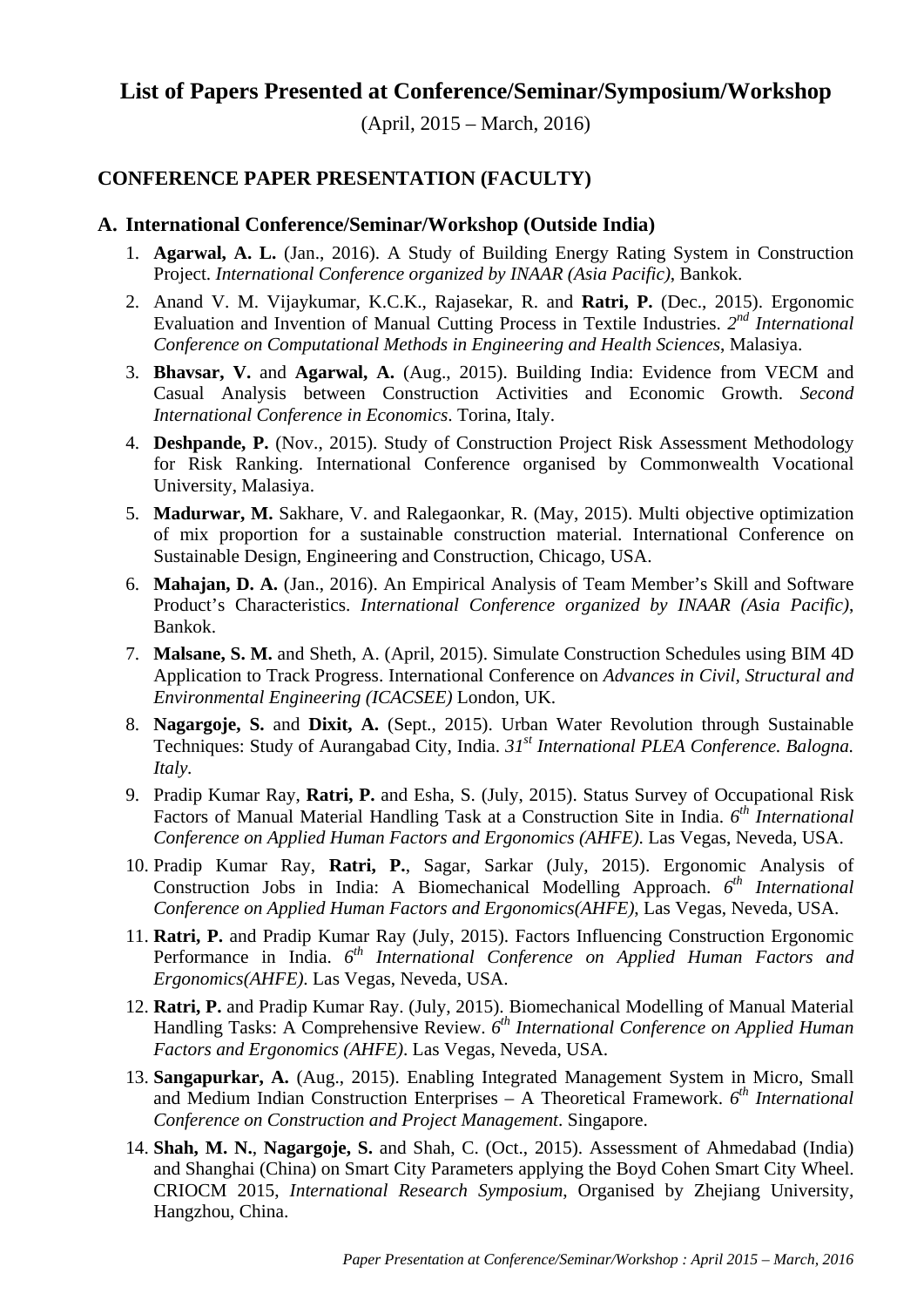### **B. International Conference/Seminar/Workshop (Inside India)**

- 1. A. Gurnani, A. Goyal, M. Umredkar, **Ramakrishna N.** and **Abhyankar, A.** (Aug., 2015). Comparative Analysis of Land Acquisition Acts in India : A Case-Based Approach. *International Case Study Conference*, Organised by IBS Hyderabad, India.
- 2. A. Salunkhe, K. Sarda, T. Rahul and **Abhyankar, A. A.** (Aug. 2015). Solid Waste Management in Pune : A Case Study of Balewadi Area. *International Case Study Conference*, Organised by IBS Hyderabad, India.
- 3. **Abhyankar, A. A.**, Shah, P., Shah, H. and Bapna, C. (2015). Green Building Norms: Is it Really Green? Optimizing Business Growth: Strategies for Scaling Up. International Conference on Management Cases Organised by BIMTECH, Noida, India.
- 4. **Bendigiri, P.**, Chandrakar, V. K. and Tarwarkar, S. J. (Feb., 2016). Self Sustainable Rural India through Make in India. *International Conference on 'Make in India'*. Organised by Smt. Hiraben Nanavati Institute of Management and Research for Women, Pune, India.
- 5. Dalal, S. S., Kavitha, L., Bangalkar, N. and **Abhyankar, A. A.** (2015). Comparative Assessment of the Indian Car Market with Global Peers. International Conference on Management Cases Organised by BIMTECH, Noida, India.
- 6. Dass, A. K. P., Verma, A. Kumar, V. V. R. and **Pai, S. K.** (Aug., 2015). Analysis of Reason for Failure of Metro Projects in India. *International conference on Emerging Trends in Engineering and Technology*. Organised by Institute for Engineering Research and Publication, Goa.
- 7. **Edison, J. C.** (Dec, 2015). International Conference & Exhibition on Sustainable Habitate & Smart Cities. Jaipur Exhibition & Convention Centre. (Attended Conference)
- 8. **Edison, J. C.** (Feb, 2016). Nypunyam International Skill Summit & Skill Fiesta. Vivanta by Taj, Vazhuthacaud, Trivendrum, Kerala. (Attended Conference)
- 9. **Koner, J.** and Bhattacharya, B. (Feb. 6, 2016). Impact of Monetary Assistance Disbursed on Sector-wise Industrial Growth in India: A Panel Data Analysis. *International Conference organized by GITAM School of Business* in association with TISS, Visakhapatnam, India.
- 10. **Koner, J., Purandare A.** and **Madurwar, M.** (March, 2016). Challenges and Opportunities for Jawaharlal Nehru Port Trust (JNPT) : A SWOT Analysis (An ISO - 9001:2008, ISO 27001:2005, ISO 14001:2004 and OHSAS 18001:2007 Certified Port in India). *International Management Research Conference*, Organised by Mumbai University, Mumbai.
- 11. **Koner, J., Purandare A. and Madurwar, M.** (March, 2016). Challenges and Opportunities to Develop a Smart City: A Case Study of Pune, India. *International Management Research Conference*. Organised by Mumbai University.
- **12. Muralidhar, P.** (Nov., 2015). Avenues to Create Greener Logistic A Case Study on Indian Road Transport. *3rd International Conference on Industrial Engineering*. Organised by SVNIT, Surat, India.
- 13. **Nagargoje, S.** (Feb., 2016). Trade Area Analysis and Feasibility Study of Hospitality Development in the city of Satara, India. *International Case Study Conference on 'Make in India'*, Organised by IES, Mumbai, India.
- 14. Nayak, R., Mer, O., Faisal, A. and **Agrawal, V.** (Sept., 2016). Experimental Study on Strengthening of Concrete Member by Using FRP as a Strengthening Material. *International Conference on Emerging Trends in Engineering and Technology*. Organised by Institute for Engineering Research and Publication. Goa, India.
- 15. **Pai, S. K.** (March, 2016). Emerging Trends, Opportunities and Growth in Construction Equipment Sector in India. Golden Jubilee International Conference on "Emergence of India as a Global Power: Challenges and Opportunities. Organised by S. S. Dempo College of Commerce and Economics, Goa, India.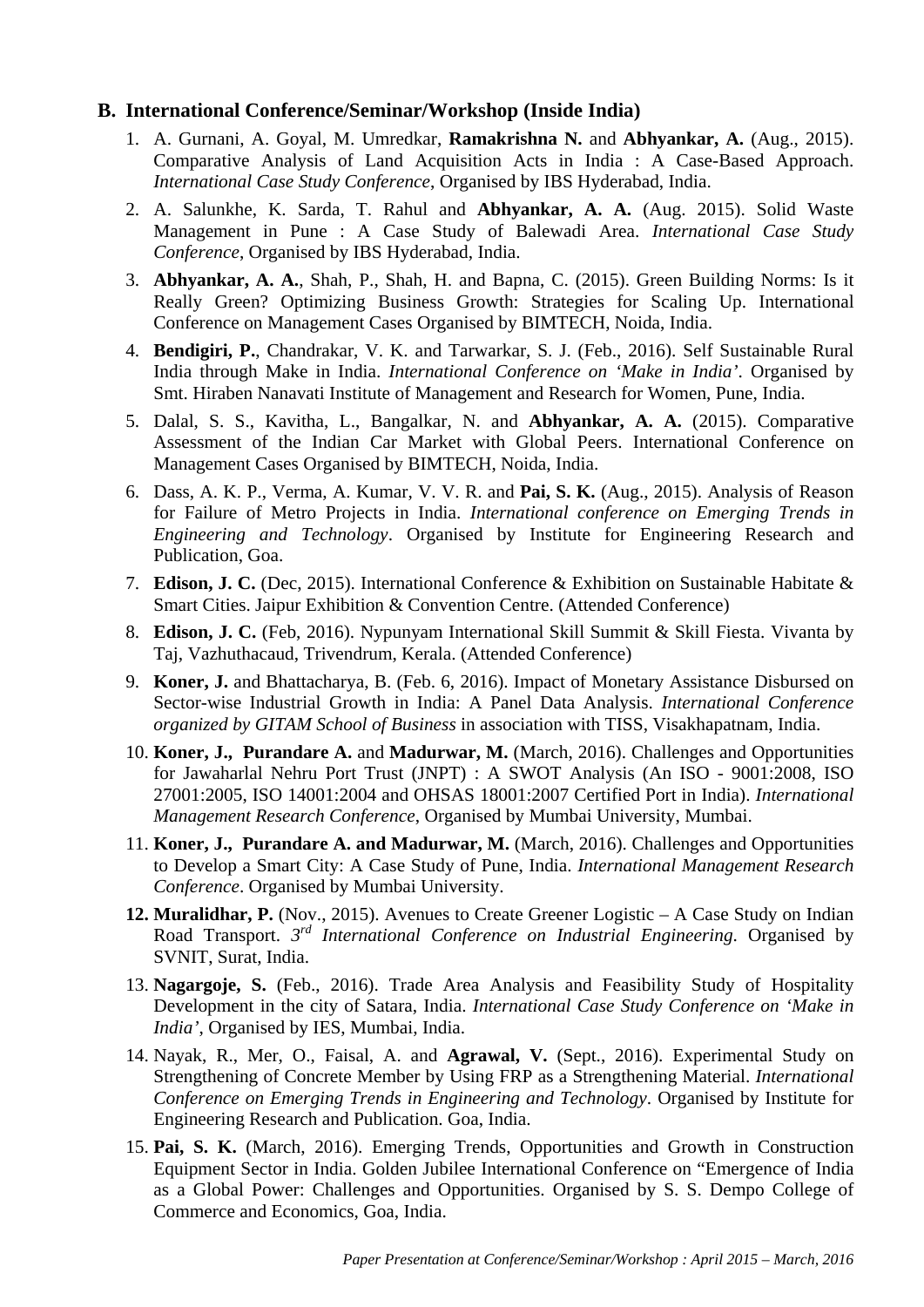- 16. **Pawar, A.** (March, 2016). Morphometric Analysis of Pune City using GIS and RS Tecchniques. *International Conference on Recent Trends in Engineering and Material Sciences*. Organised by Jaipur National University, Jaipur, India.
- 17. **Phatak, M.** (Jan., 2016). Prior Environment Clearance at State Level: A Step Ahead or a Setback. Growth, Globalization & Governance: Promises & Challenges. *4th International Conference on Growth, Globalization, Governance: Promises and Challenges 2025 and beyond.* Organised by J. K. Laxmipat University, Jaipur, India.
- 18. **Prakash, Anand.** (Nov., 2015). Emerging Trends in Business Analytics based on Decision Making. *3rd International Conference on Industrial Engineering (ICIE, 2015)*. Organised by SV NIT, Surat, Gujarat.
- 19. **Rajhans, K.** (Dec., 2015). A Study of HRM Practices and It's Impact on Organisational Commitment of Construction Employees in India. *International Conference on Inclusive Growth & Profits with Purpose: New Management Paradigm*. Organised by International Management Research Academy, London, UK and IIM Bangalore, India.
- 20. **Rajhans, K.** and Dhingra, M. (Dec. 2015). A Study of the Impact of Ineffective Communication on Project Delays and Cost Overruns in Indian Construction Industry. International Conference on 'Research and Business Sustainability. Organised by IIT Rourkee and Sheffield Hallam University, U. K.
- **21. Rajput, B.** and **Agarwal, A.** (Dec., 2015). Improving Project Performance through Project Staff Members Training at Workplace. *4th International Conference on Managing Human Resource at the Workplace*. Organised by SDM IMD, Mysore, India.
- 22. **Rajput, B.** and **Agarwal, A.** (July, 2015). Study of Pros and Cons of Subcontracting System adopted in Executing Indian Construction Industry. *International Conference on Recent Trends in Engineering and Technology*. Organised by SNJB'S College of Engineering, Chandwad, Nashik. India.
- 23. **Ramakrishna N.** and Taquiddin, M. (Aug., 2015). Monetization/Disposal of Urban Land: Review, Approach and Framework for ULBs.  $10^{th}$  Annual International Conference on *Public Policy and Management.* Organised by the Centre for Public Policy and Management, IIM, Bangalore, India.
- 24. Ramana, K. R. and **Ramakrishna, N.** (Nov., 2015). Participant's Evaluation of Skill Development Training in Construction Sector: A Study of NAC. 3<sup>rd</sup> International Conference on Skill Development & Technological Innovations for Economic Growth. Organised by Institute of Management Studies, Gaziabad, India.
- 25. **Samanta, P. K.** and Mohanty, A. K. (Jan., 2016). Emerging Challenges of Rural Health Infrastructure in India. *5th International Management Convention on 'Global Business: Creating, Performing and Sustaining'*. Organised by Asian School of Business Management, Bhubaneswar in collaboration with AMDISA (A SAARC recognized body), India.
- 26. Sarode, N. G., **D'soza, L.** and **Prabhudesai, V.** (Feb. 2016). Experimental Marketing Practices across Industries – Building Customer Loyalty. *International Conference on Business and Culture with Changing Technology in Emerging Market.* Organised by Sinhgad Institute of Business Administration & Computer Application, Lonavla, India.
- 27. Sarode, N. G., **Prabhudesai, V.** and **D'soza, L.** (Feb. 2016). Cause Marketing A Social Tool or Marketing Gimmik? *International Conference on Business and Culture with Changing Technology in Emerging Market*. Organised by Sinhgad Institute of Business Administration & Computer Application, Lonavla, India.
- 28. **Shah, M. N.**, Raitani V., Oza, A. and Gupta, K. (Jan., 2016). Measuring Customer Satisfaction using Service Quality Parameters in Mumbai Metro Transport Service. *4th International Conference on Growth, Globalization, Governance: Promises and Challenges 2025 and beyond.* Organised by J. K. Laxmipat University, Jaipur, India.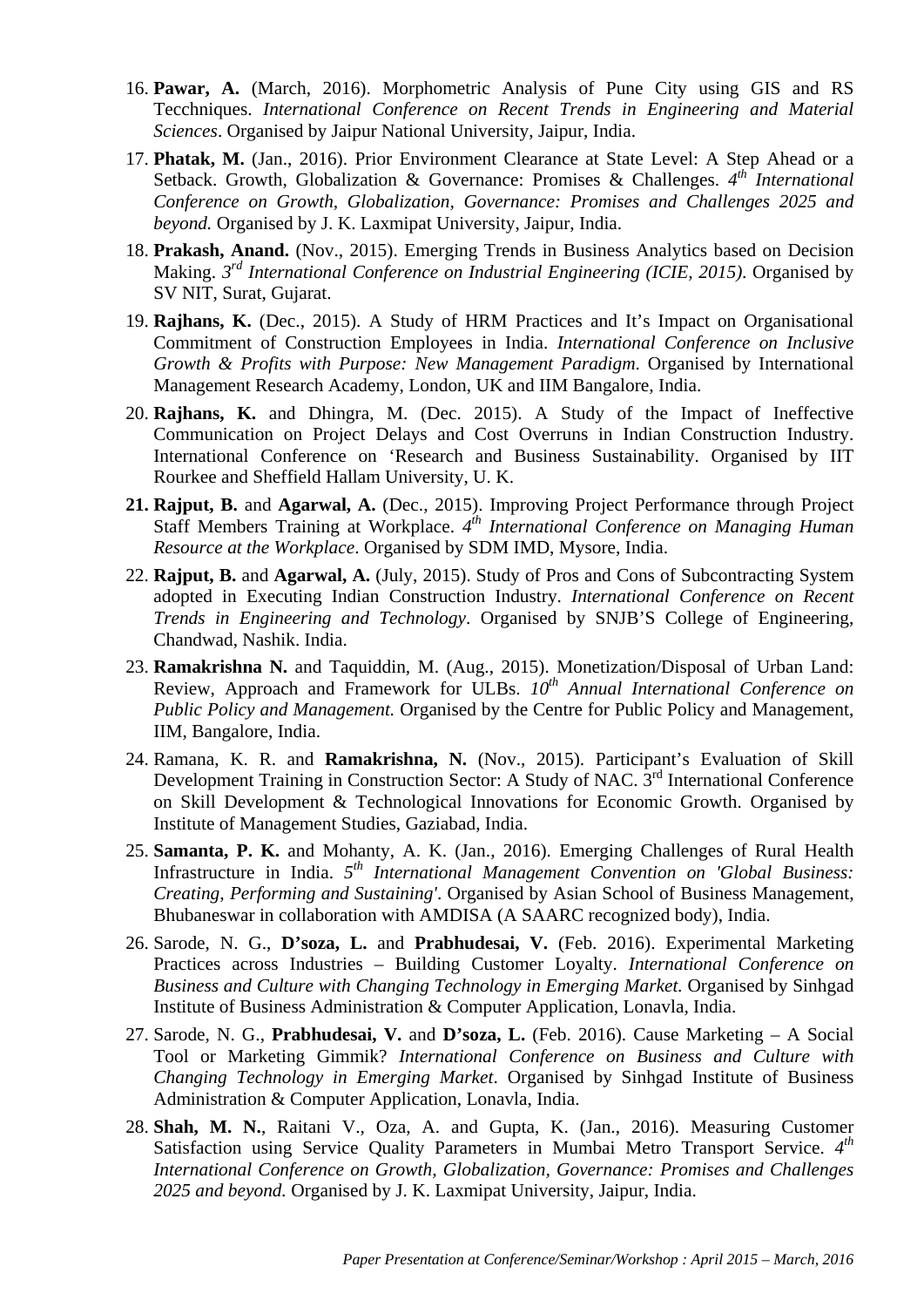- 29. **Shriwas, Amit, Shrivastava, R.** and **Shrivas, Abhishek.** (Jan., 2016). Green Highways for  $21<sup>st</sup>$  Century Infrastructure. Growth, Globalization & Governance: Promises & Challenges. *4th International Conference on Growth, Globalization, Governance: Promises and Challenges 2025 and beyond.* Organised by J. K. Laxmipat University, Jaipur, India.
- 30. **Singh, R.** (Dec., 2015). Impact of Solar Panel Configuration on Large Scale Rooftop Solar Photovoltic Scenario for Mumbai. 5<sup>th</sup> ICAER Conference organised by IIT Bombay, India.
- 31. **Sundrani, D.** (April, 2015). Financial inclusion through mobile phones Case studies of Kenya, Nigeria,Brazil and Bangladesh. *International Conference on Telecommunication Technology and Management (ICTTM-2015)*. Bharti School of Telecommunication, IIT Delhi, India.

### **C. National Conference/Seminar/Symposium/Workshop**

- 1. Abhishek, G., Chetan, J. Chaitanya, D. K. and **Venkatesan, R.** (Dec., 2015). Factors Influencing Delay in Construction Projects. *Industry Academia Conference on Construction Management*. Organised by NICMAR, Hyderabad, India.
- 2. **Abhyankar, A. A.** Ananta, Singh, R. K. and Samrat, S. (Oct., 2015). Factors affecting household solid waste generation in an Urbanized Environment: A Case Study in Balewadi, 15<sup>th</sup> Global Conference of Global Institute of Flexible Systems Management on Flexibility for Manufacturing Excellence and Resources Management. Organised by Symbiosis Institute of Technology, Pune.
- 3. **Ammani, P.** (Nov., 2015). Hyderabad residential Real Estate Market A strategic analysis. National Conference on Emerging Trends in Management Research. Organised by Narsee Monjee Institute of Management Studies, Hyderbad.
- 4. **Ammani, P.** and **Rao, H. P.** (Dec., 2015). Hyderabad Metro Rail, A Strategic Analysis. *Industry Academia Conference on Construction Management*. Organised by NICMAR, Hyderabad, India.
- 5. **Basnet, A.** (Jan., 2016). Corporate Debt Restructuring Mobilizaing the Debt Laden Indian Infrastructure Sector. *The 1<sup>st</sup> Banking Research Conference*. Organised by IBS Hyderabad and Gokhale Institute of Politics & Economics.
- 6. Bhanage, A. Brahmankar, A. Bagal, G. and **Ravinder, B.** (Dec., 2015). Hedonic Pricing Model with respect to Gated Housing Attributes in Hyderabad. *Industry Academia Conference on Construction Management*. Organised by NICMAR, Hyderabad, India.
- 7. Choudhary S. C. Sahu, P. K. and **Roy, D.** (Dec., 2015). Optimization of earthwork cost for road project using mathematical programming.  $3<sup>rd</sup>$  Conference on Traffic Flow, Operation and Management. Organised by Transportation Research Group of India. Kolkata, India.
- 8. Chougule N. S., **Jadhav, T. S.** and Lele, M. M. (March, 2016). A review on heat pipe for Air Conditioning applications. *2nd National Conference on Advances in Mechanical Engineering Techniques*. Organised by MIT College of Engineering and Defence Institute of Advanced Technology, Pune.
- 9. **Chowdary, R. N.** (Dec., 2015). A Case Study on Crashing of a Project Schedule using Primavera. *Industry Academia Conference on Construction Management*. Organised by NICMAR, Hyderabad, India.
- 10. **D'soza, L.** and Sarode, N. G. (Oct., 2015). An Examination of Performance of France-Number one Tourist Destination of the World. *National Conference on Digital India – Opportunities and Challenges*. Organised by Sinhgad Institute of Business Administration & Computer Application, Lonavla, India.
- 11. **Edison, J. C.** (Dec., 2015). An Analysis of Project Investment in Construction Sector of India. *Industry Academia Conference on Construction Management*. Organised by NICMAR, Hyderabad, India.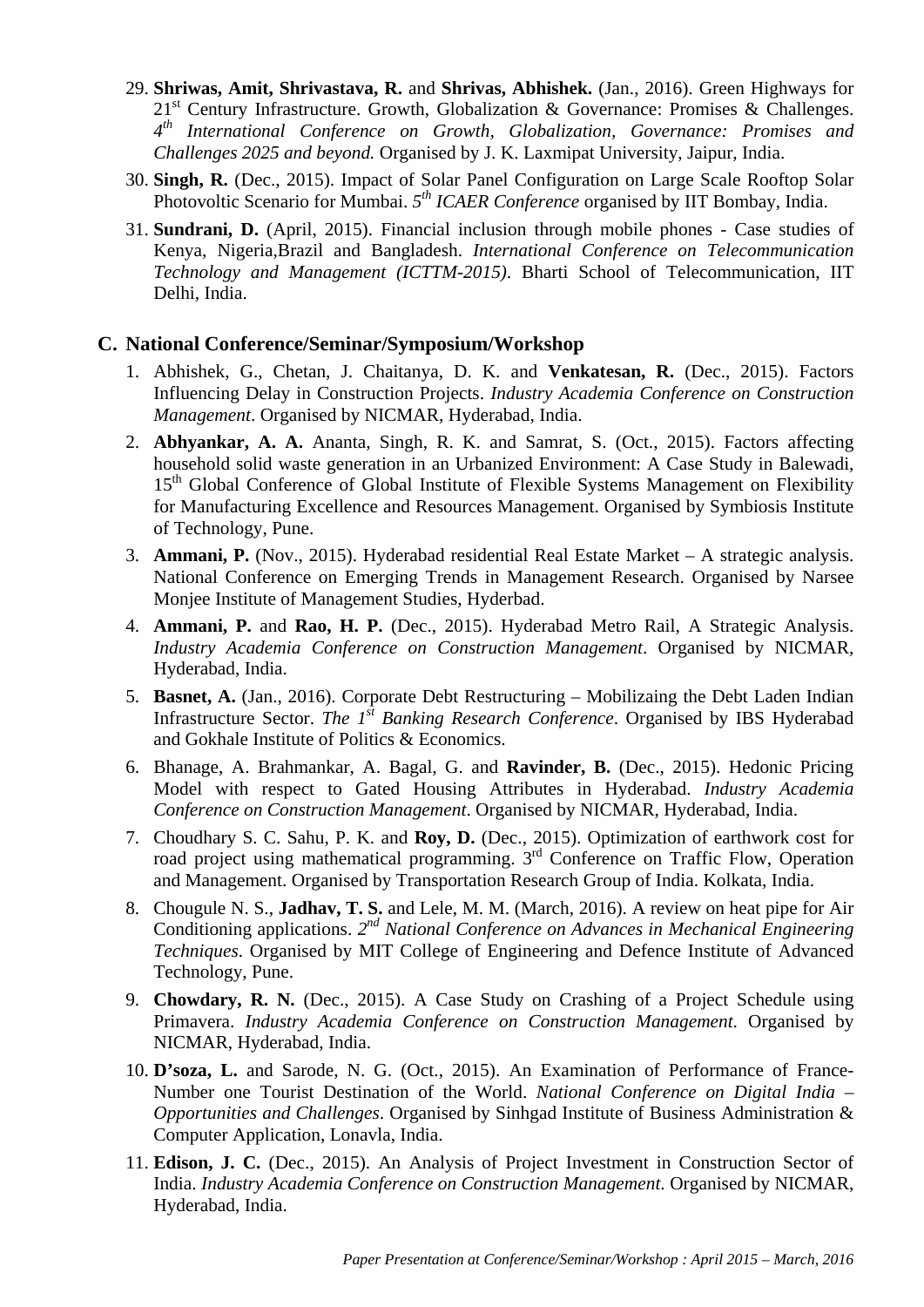- 12. Ganesh, K. G. and **Mamillapalli, R. S.** (Dec., 2015). Structural Health Monitoring of Piezolaminated Smart Structures Using Electrical Impedance Method. *Industry Academia Conference on Construction Management*. Organised by NICMAR, Hyderabad, India.
- 13. **Ganguli, T. K.** and **Agarwal, A. L.** (Sept., 2015). A Study on the role of Supply Chain Management in Infrastructure Construction Projects. *Project Management National Conference*. Organised by PMI at Bengaluru, India.
- 14. Garg, A. and **Ramana, K. R.** (Dec., 2015). Impact of Training on the Development of Construction Trade Worker in Indian Construction Industry. *Industry Academia Conference on Construction Management*. Organised by NICMAR, Hyderabad, India.
- 15. **Gokhale C. S.** and Kate, J. M. (Dec., 2015). An approach to Estimate Complete Pore Structure. *50th Indian Geotechnical Conference*. Organised by College of Engineering, Pune.
- 16. Gupta, D. A. and **Ravinder, B.** (Dec., 2015). A Case Study on Production Enhancement of Precast h-frames using conventional formwork. *Industry Academia Conference on Construction Management*. Organised by NICMAR, Hyderabad, India.
- 17. Gupta, R. and **Ravinder, B.** (Dec., 2015). A Case Study on Tunneling using NATM. *Industry. Academia Conference on Construction Management*. Organised by NICMAR, Hyderabad, India.
- 18. **Jain, Sachin.** (2015). Role of Automation and Robot in Smart City. *Conference on Smarter Cities – India 2015 : Smarter Solution for better tomorrow. (Key Notes)*. Organised by Sinhgad College of Engineering.
- 19. **Jain, Sachin.** (2015). Service Robots for Improving the Quality of Life in Indian Smart Cities. *Seminar on Innovative Trends in Engineering Annual Technical Paper Meet*. Organised by The Institute of Engineers (India), Pune.
- 20. **Jain, Sameer** and **Basnet, A.** (April, 2015). Approach for accounting information using ERP in various projects. *1st National Case Study Conference*. Organised by School of Business Faculty of Mangement, Shri Mata Vaishno Devi University, Katra, J & K, India
- 21. Kanna, R. V. and **Rajaprasad, S. V. S.** (Dec., 2015). Ranking of locations based on Ambient Air Pollution in Hyderabad City by Using MADM Technique. *Industry Academia Conference on Construction Management*. Organised by NICMAR, Hyderabad, India.
- 22. Khan, J. J. and **Seshadri, Sekhar T**. (Dec., 2015). Design of Data Centre Building. *Industry Academia Conference on Construction Management*. Organised by NICMAR, Hyderabad, India.
- 23. **Koner, J.** and **Purandare, A.** (Dec., 2015). Chennai Port: An ISO 14001:2004 Certified Port. *Industry Academia Conference on Construction Management*. Organised by NICMAR, Hyderabad, India.
- 24. Koya, B. C., **Seshadri, Sekhar T**. and Mallela, A. (Dec., 2015). A Comparative Study of Compressive, Flexure, Tensile Strength of Self Compacting Concrete over Conventional Concrete. *Industry Academia Conference on Construction Management*. Organised by NICMAR, Hyderabad, India.
- 25. Koya, B. C., **Seshadri, Sekhar T**., Mallela, A. and Rao, G. M. (Dec., 2015). A Study on Flexural Behaviour of Geopolymer based ferrocement. *Industry Academia Conference on Construction Management*. Organised by NICMAR, Hyderabad, India.
- 26. Kumar, V., Yadav, P. K., Paul, J. P. and **Mamillapalli, R. S.** (Dec., 2015). Critical Analysis on Road Accidents in India. *Industry Academia Conference on Construction Management*. Organised by NICMAR, Hyderabad, India.
- 27. **Malsane, S. M.** and Harikrishnan, A. K. (Dec., 2015). BIM 360 and the Changing Project Management Dynamics. *Industry Academia Conference on Construction Management*. Organised by NICMAR, Hyderabad, India.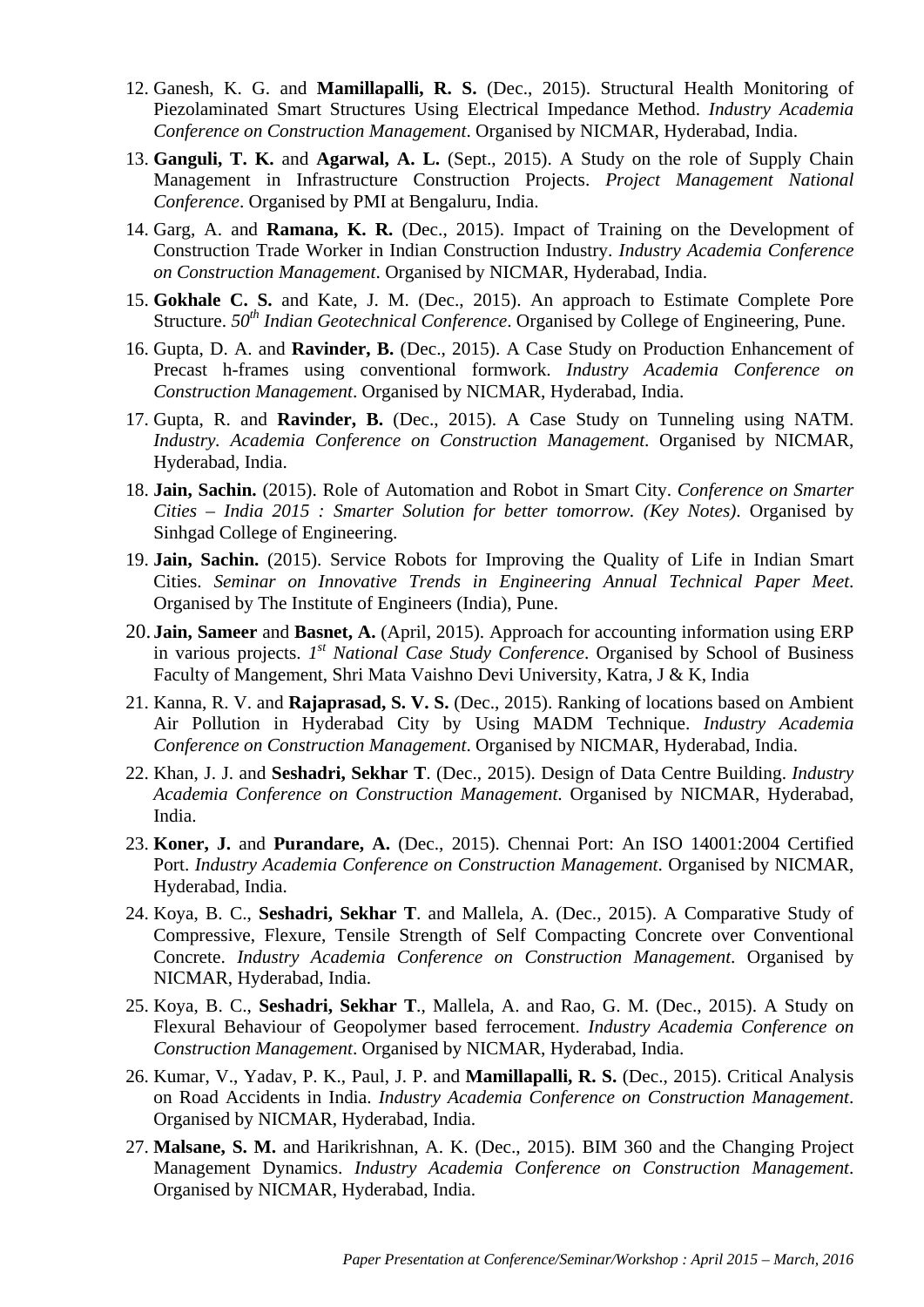- 28. **Mamillapalli, R. S.** (Oct., 2015). Safety and Health concerns in Manual Material Handling of Indian Construction Workers. *ASSE Professional Development Conference*, Safety 2015, Mumbai, India.
- 29. **Mishra, S.** and **Yamini, V. N.** (Dec., 2015). Mass Rapid Transit System (MRTS) Opportunities Unexplored: Suitable Modalities for PPP Implementation. *Industry Academia Conference on Construction Management*. Organised by NICMAR, Hyderabad, India.
- 30. Mohanta, N. R., Sahu, S. K. and **Mamillapalli, R. S.** (Dec., 2015). Study of combined effect of Metakaolin and Steel Fiber on Mechanical Properties of Concrete. *Industry Academia Conference on Construction Management*. Organised by NICMAR, Hyderabad, India.
- 31. **Muralidhar, P.** and **Srihari, V.** (Dec., 2015). Design Strategies of Light Pipe: An Innovation for Energy Sustainability. *Industry Academia Conference on Construction Management*. Organised by NICMAR, Hyderabad, India.
- 32. **Nagargoje, S.** Sarkar, S. and Borgaonkar A.. (April, 2015). Building Urban Resilience through Grey Water Intervention in the City of Jodhpur. *National Conference on Sustainable and Smart Cities*. Organised by S. V. National Institute of Technology, Gujarat.
- 33. **Pai, S.** and **Singh, I.** (April, 2015). Risk Analysis of DBFOT (Design Build Finance Operate & Transfer) Projects in Road & Highway Sector in India. *Doctoral Research Conference, ANVESH-2015*. Organised by NIRMA University, Gujarat, India.
- 34. **Pai, S. K.** (Jan., 2016). Make in India: Challenges before Defence Manufacturing. *Proceedings of National Seminar on Make in India: India as a future Global Manufacturing Hub.* Organised by Department of Commerce. College of Arts & Commerce, Goa.
- 35. Pande, S., Dutta, P. and **Pai, S.** (Jan., 2016). Understanding the impact of Land Acquisition, Rehabilitation and Resettlement (Amendment) Bill (LARR) and its consequences on land acquisition in India. *Conference on World Congress on Applied Science Engineering and Technology*. Organised by Institute for Engineering Research and Publication, Goa.
- 36. **Pawar, A.** and Sarup, J. and Mittal, S. K. (Sept., 2015). Review of Flood Management Techniques. *National Conference on Climate Change and Sustainable Water Resources Management*. Organised by N.I.T. Warangal.
- 37. Prasad, K. V., Nikhil, B. S., Vasugi, V. and **Venkatesan, R.** (Dec., 2015). Delay in Construction Projects – A Perspective on Cash Flow and Working Capital Management. *Industry Academia Conference on Construction Management*. Organised by NICMAR, Hyderabad, India.
- 38. Priyadarshini, V. L., Vetriselvan, E. **Venkatesan, R.** and Elangoven, N. S.**.** (Dec., 2015). Experimental Investigation on Ceracerte. *Industry Academia Conference on Construction Management*. Organised by NICMAR, Hyderabad, India.
- 39. **Ramakrishna, N.** and **Nagarjuna, P.**. (Dec., 2015). Technical Analysis of Hyderabad Metro Rail Project. *Industry Academia Conference on Construction Management*. Organised by NICMAR, Hyderabad, India.
- 40. **Ramakrishna, N.**, Jain, S. K., Bharath, K. and Kottam, V. (Dec., 2015). An Economic Analysis of the Hyderabad Metro Rail. *Industry Academia Conference on Construction Management*. Organised by NICMAR, Hyderabad, India.
- 41. Reddy, R. K., Rao. B. R., Veena, V. and **Sathish K. R.** (Dec., 2015). Selection of Construction Materials using Multiple Attribute Decision Making (MADM) Approach. *Industry Academia Conference on Construction Management*. Organised by NICMAR, Hyderabad, India.
- 42. Renewable Energy Services for Self Sustaining Rural Development. 4<sup>th</sup> International Conference Growth, Gloabalization and Governance. Organised by J. K. Lakshmipat University, Jaipur.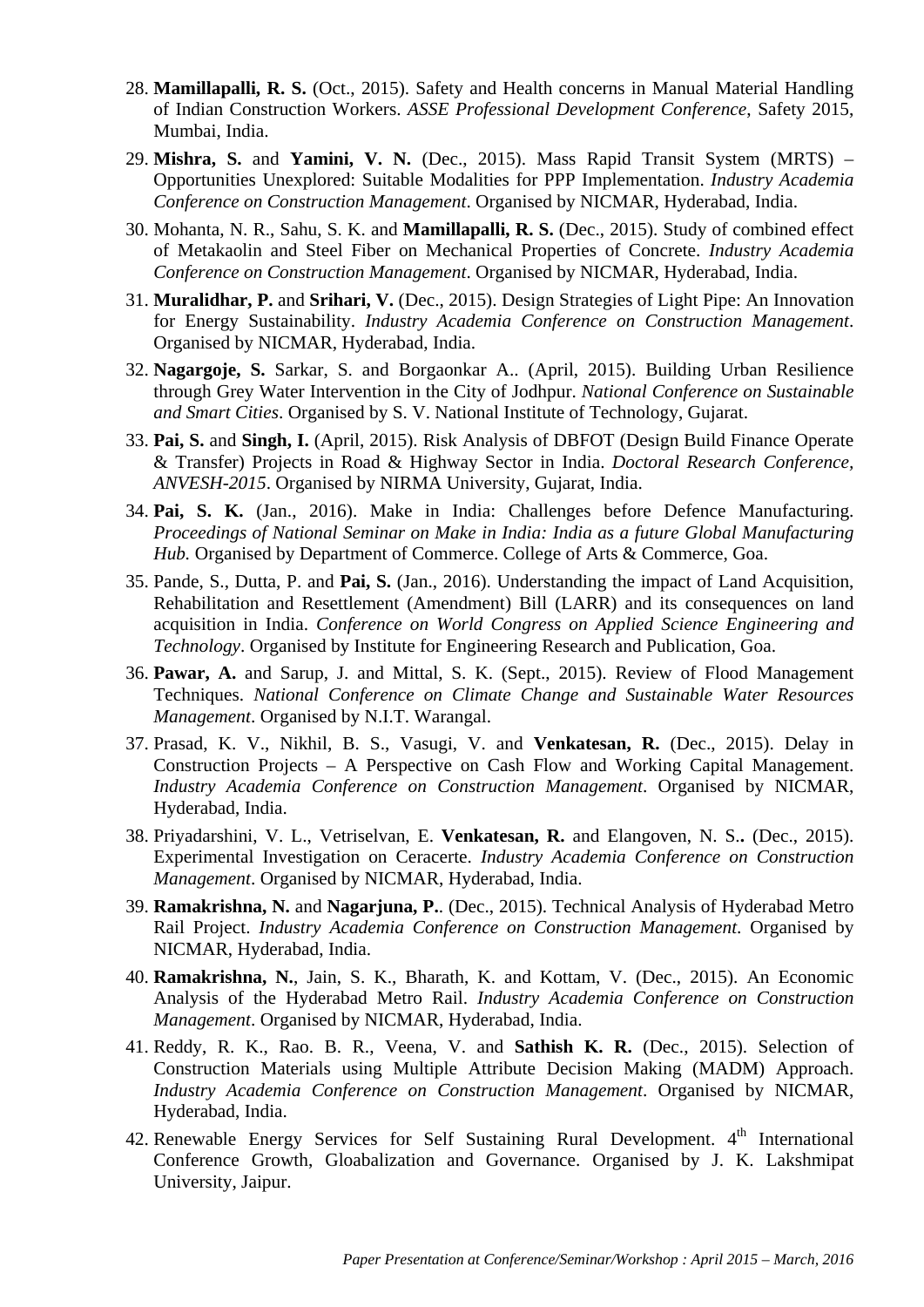- 43. **Roy, D.**, Vedam, S. K. and Choudhary, S. (Dec., 2015). Impact of Arbitration and Concilation Act 1996 and Recent Amendments on Construction Industry. *Industry Academia Conference on Construction Management*. Organised by NICMAR, Hyderabad, India.
- 44. Sakthi, N. S., Mouli, S.S.G.V. and **Rajaprasad, S. V. S.** (Dec., 2015). A Study on Analysis of Safety Scenario in Indian Industries. *Industry Academia Conference on Construction Management*. Organised by NICMAR, Hyderabad, India.
- 45. Salim, P. M. and **Seshadri, Sekhar T**. (Dec., 2015). Problems and Possibilities of Slope Stability Analysis for Railway Formation. *Industry Academia Conference on Construction Management*. Organised by NICMAR, Hyderabad, India.
- 46. Samik Datta and **Abhyankar A. A.** (Oct., 2015). Assessment of Carbon Emissions during Life Cycle of ordinary Portl and Cement.  $15<sup>th</sup>$  Global Conference of Global Institute of *Flexible Systems Management on Flexibility for Manufacturing Excellence and Resources Management.* Organised by Symbiosis Institute of Technology, Pune.
- 47. Sarode, N. G. and **Prabhudesai, V.** (Oct., 2015). Alternative Sources of Financing Urban Local Bodies. *National Conference on Digital India – Opportunities and Challenges*. Organised by Sinhgad Institue of Business Administration & Computer Application, Lonavla, India.
- 48. **Sathish K. R.** (Dec., 2015). Analysis of Wastage of Construction Materials in Mass Housing Project: A Case Study. *Industry Academia Conference on Construction Management*. Organised by NICMAR, Hyderabad, India.
- 49. **Singh, I.** (Dec., 2015). Imperative of Performance based Contracting. *76th Annual Session of Indian Road Congress*. Indore, India.
- 50. Srinivas, A., Padmavathi, M. and **Mamillapalli, R. S.** (Dec., 2015). Challenges in Adopting Smart City Concepts and their Sustainability in Indian Conditions. *Industry Academia Conference on Construction Management*. Organised by NICMAR, Hyderabad, India.
- 51. **Srinivas, K.** and Kiranmayi, Y. S. (Dec., 2015). Comparative Study of Risk Management in Two Infrastructure Highway Projects. *Industry Academia Conference on Construction Management*. Organised by NICMAR, Hyderabad, India.
- 52. **Sundrani, D** and **Madurwar, M.** (Aug., 2015). Social Media Marketing in Real Estate in India. 3<sup>rd</sup> National Seminar on Interdisciplinary approaches to knowledge. Organised by School of Liberal Studies, Pandit Deen Dayal Petroleum University, Gandhinagar, Gujarat.
- 53. **Sundrani, D.** (June, 2015). Smart City : Case study of Barcelona. *National Conference on `Smarter Cities-India 2015 : Smarter Solutions for a better tomorrow (SCI - 2015)*. Organised by Sinhgad College of Engineering, Department of Civil Engineering, Pune, India.
- 54. Tripathi, A., Patel, D. B. Patel, R. R. and **Mamillapalli, R. S.** (Dec., 2015). Comparative study of Earned Schedule method with Earned Value Method. *Industry Academia Conference on Construction Management*. Organised by NICMAR, Hyderabad, India.
- 55. **Venkatesan, R.** and Verghese, K. (Dec., 2015). An Explorative Study about Awareness of Motivation on Performance of Construction Engineers in the Indian Public Organization. *Industry Academia Conference on Construction Management*. Organised by NICMAR, Hyderabad, India.
- 56. **Yamini, V. N.**, Singh, R. K. (Dec., 2015). Effective of RSG REBAR Software for BBS Preparation. *Industry Academia Conference on Construction Management*. Organised by NICMAR, Hyderabad, India.
- 57. Yuvaraj, S. K., Kanoor, P. P. and Nikhade, A. S. and **Ratri, P.** (Dec., 2015). Impact of Provision of Portable Sanitary Facilities on Labour Productivity at Construction Sites during Different Phases of Construction. *Industry Academia Conference on Construction Management*. Organised by NICMAR, Hyderabad, India.